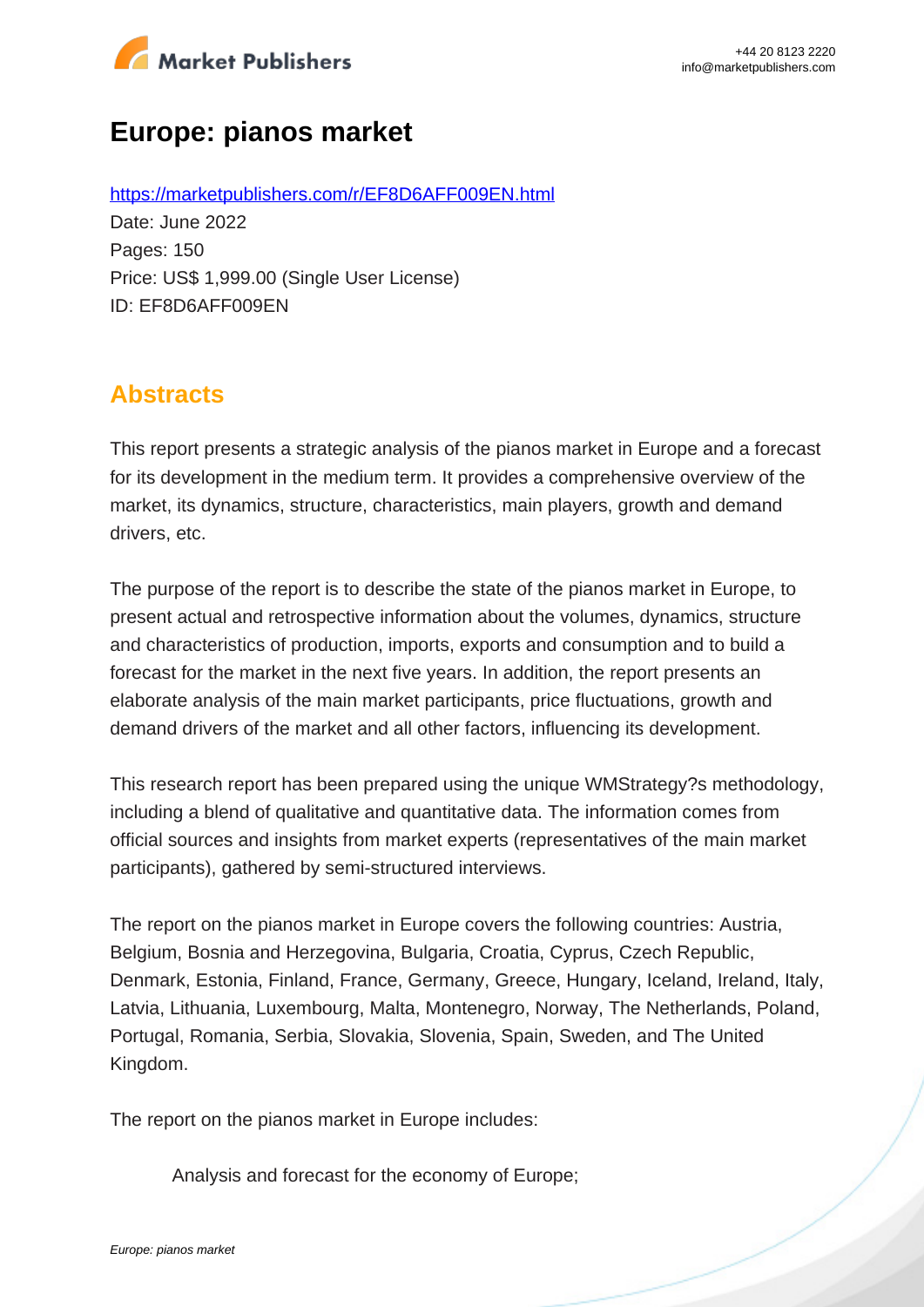

Analysis and forecast of the market size, value and dynamics;

Market structure (by origin, by country (includes breakdown of all indicators by all 33 analyzed countries), by types of products, etc.);

Volume, dynamics and analysis of domestic production (past, current and future);

Analysis of price levels (wholesale, retail, distributors, etc.) and their dynamics (past, current and future);

Volume, dynamics and analysis of imports (past, current and future);

Volume, dynamics and analysis of exports (past, current and future);

Volume, dynamics and analysis of consumption (past, current and future);

Characteristics of the main market participants (manufacturers, distributors, wholesalers, retailers, importers, exporters, Governmental structures, etc.) and the competitive landscape;

Value chain analysis;

Analysis and forecast of the trends and levels of supply and demand on the market;

Analysis of the factors, influencing the development of the market (market growth drivers, restraints, etc.);

Country opportunity analysis;

Analysis of the major trade flows;

Forecast for development of the market in the medium term (including three possible scenarios for development).

This report will allow you to: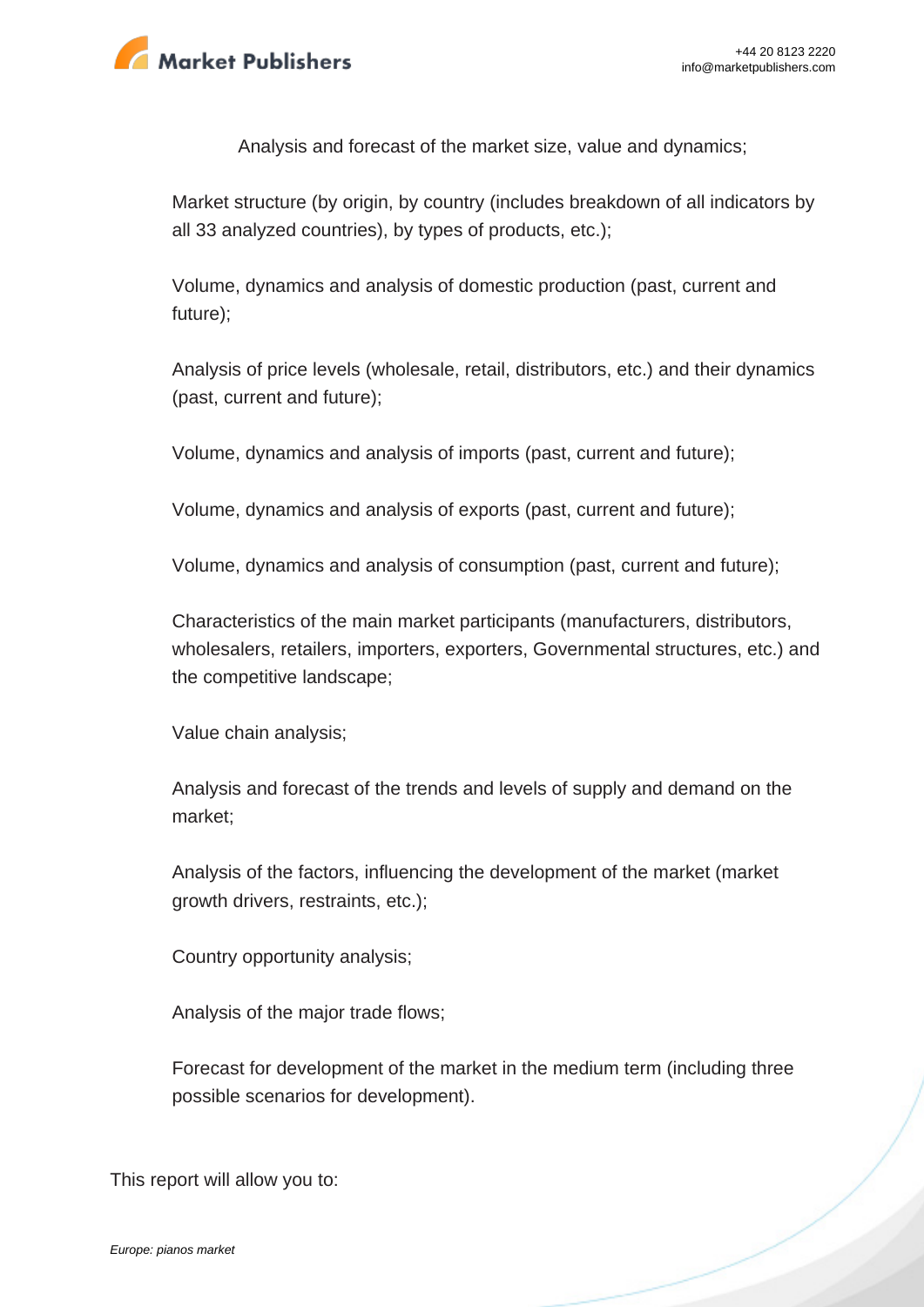

Quickly and cost?effectively get a strategic analysis and gain competitive intelligence about the market;

Track market data, including size, value, dynamics, structure, segmentation and forecasts: past, present and future;

Track and identify key market trends, opportunities and threats and key drivers behind recent market changes;

Strategically assess market growth potential, demand drivers and restraints on the market;

Explore and identify new market opportunities in the countries and regions within the market;

Evaluate the key macroeconomic indicators to get insight into the general trends within the economy;

See how the market performed in the past (over the last 5 years) and how it will perform in the future (in the next 5 years);

Get acquainted with the leading companies on the market;

Evaluate how diversified the market is in terms of competitive intensity, fragmentation and environment and understand competitive threats;

Empower your marketing, branding, strategy and market development, consumption and supply functions with useful market insights;

Build your investment strategy by assessing market attractiveness or company attractiveness;

Build your own market entry or market expansion strategy or evaluate your current strategy;

Add weight to pitches and presentations by using official and accurate data and calculations.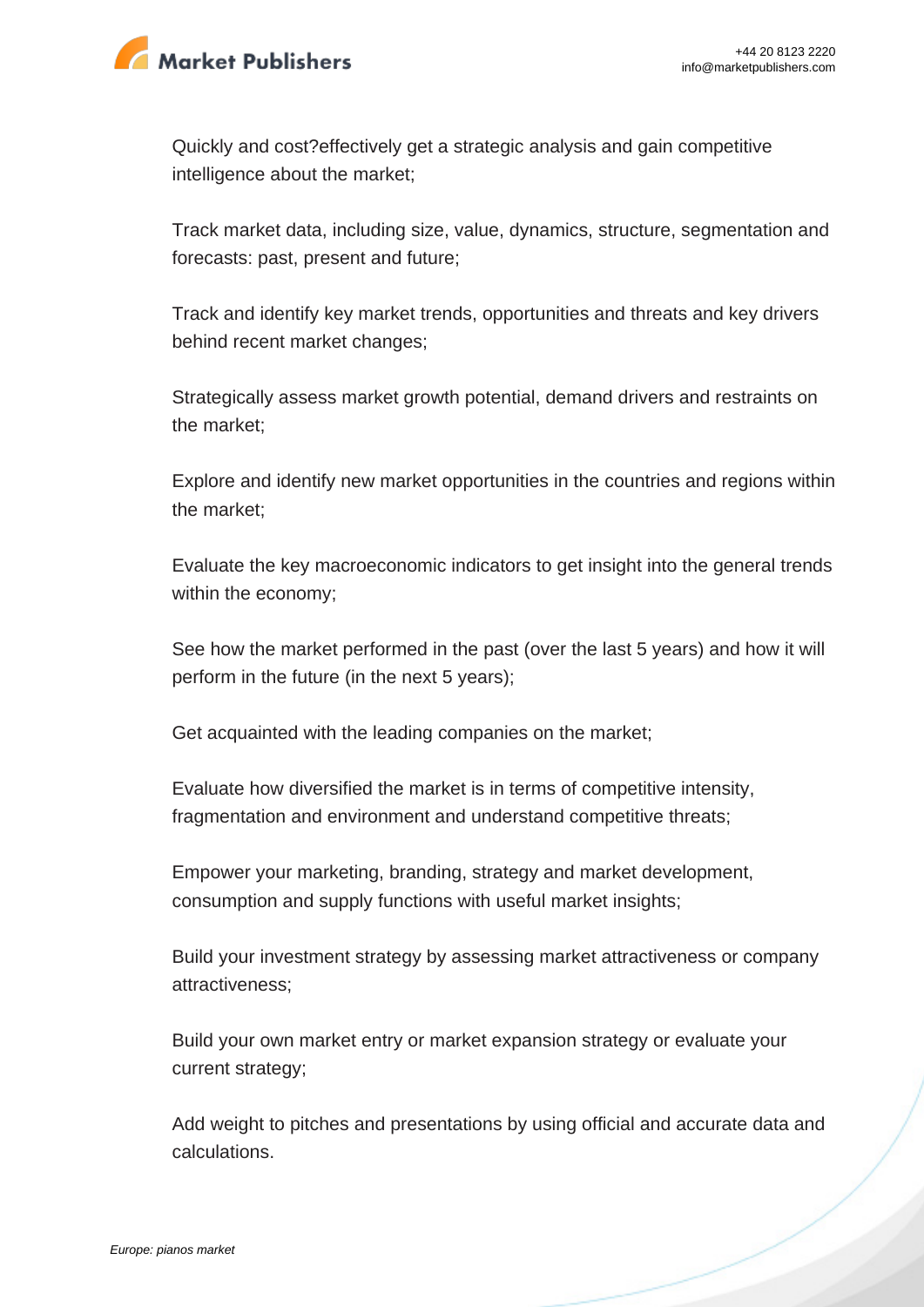

If you are interested in the pianos market in Europe, this research report will provide you with a strategic analysis of the market, its recent and future development. In addition, the report will save you time and money while presenting you all the necessary information, empowering you to make informed decisions and move your business forward!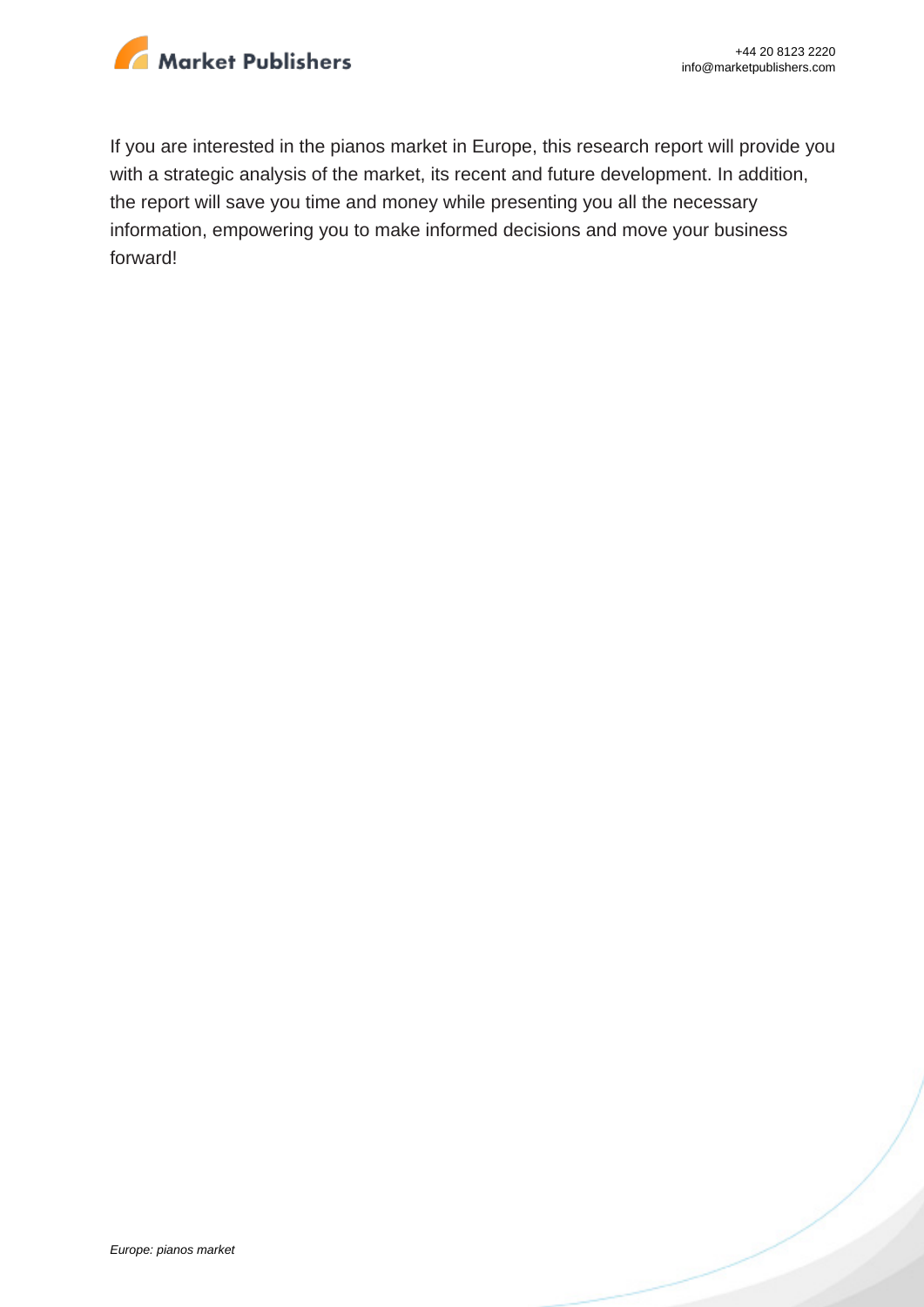

# **Contents**

## **1. INTRODUCTION**

- 1.1. Report description
- 1.2. Research methodology

### **2. EXECUTIVE SUMMARY**

### **3. CHARACTERISTICS OF PIANOS**

## **4. CHARACTERISTICS AND ANALYSIS OF RAW MATERIALS BASE**

## **5. STATE OF THE ECONOMY OF EUROPE**

- 5.1. Characteristics of the economy of Europe in 2014-2018
- 5.2. Forecast for the development of the economy of Europe for 2018-2020

## **6. OVERVIEW AND ANALYSIS OF THE PIANOS MARKET IN EUROPE**

6.1. Volume, value and dynamics of the pianos market in Europe in 2014-2018

6.2. Structure of the pianos market in Europe in 2014-2018: production, imports, exports, consumption

- 6.3. Structure of the pianos market in Europe by types of pianos
- 6.4. Structure of the pianos market in Europe by origin
- 6.5. Structure of the pianos market in Europe by country
- 6.6. Key recent trends on the pianos market in Europe
- 6.7. Competitive landscape of the market
- 6.8. Country opportunity analysis
- 6.9. Key drivers and restraints for the market development in the medium term
- 6.10. Forecast for development of the pianos market in Europe for 2019-2024

# **7. OVERVIEW AND ANALYSIS OF THE DOMESTIC PRODUCTION OF PIANOS IN EUROPE**

7.1. Volume, value and dynamics of the domestic production of pianos in Europe in 2014-2018

7.2. Structure of the domestic production of pianos by types of pianos

7.3. Structure of the European production of pianos by countries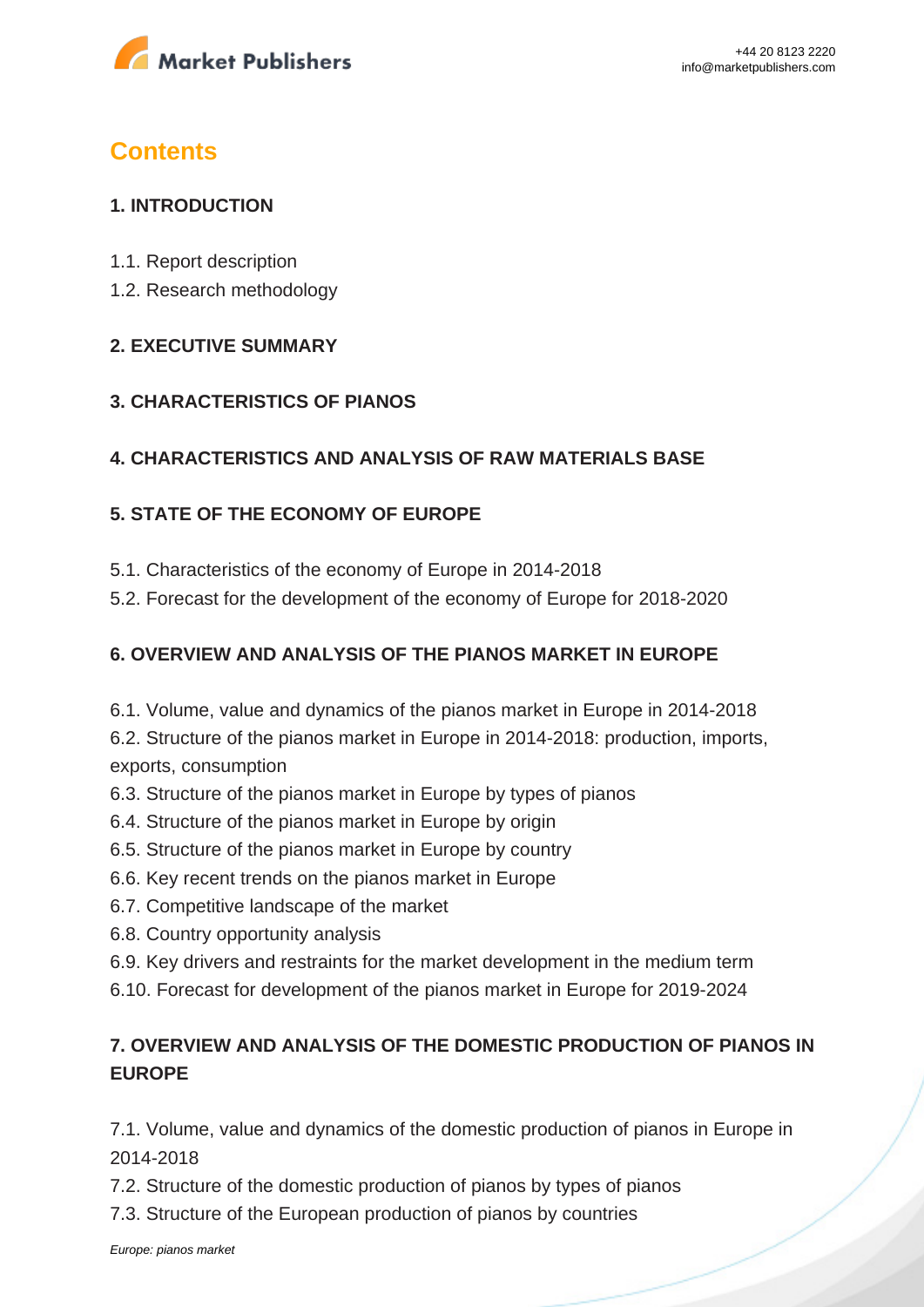

#### 7.4. Characteristics of the main producers of pianos in Europe

### **8. CHARACTERISTICS AND ANALYSIS OF THE PRICES OF PIANOS IN EUROPE**

- 8.1. Value chain analysis
- 8.2. Structure of price formation
- 8.3. Characteristics of the producer prices of pianos in Europe in 2014-2018
- 8.4. Characteristics of other prices of pianos

### **9. FOREIGN TRADE OPERATIONS OF PIANOS IN EUROPE**

9.1. Foreign trade operations of pianos in Europe in 2014-2018

# **10. OVERVIEW AND ANALYSIS OF THE IMPORTS OF PIANOS TO THE EUROPEAN MARKET**

- 10.1. Volume, value and dynamics of the imports of pianos to Europe in 2014-2018
- 10.2. Major trade inflows of pianos imports to Europe
- 10.3. Structure of the imports of pianos by types of products
- 10.4. Prices of imported pianos in Europe

### **11. OVERVIEW AND ANALYSIS OF THE EUROPEAN EXPORTS OF PIANOS**

- 11.1. Volume, value and dynamics of the European exports of pianos in 2014-2018
- 11.2. Major trade outflows of pianos exports from Europe
- 11.3. Structure of the European exports of pianos by types of products
- 11.4. Prices of European exports of pianos

### **12. CHARACTERISTICS OF THE CONSUMPTION OF PIANOS IN EUROPE**

12.1. Volume, value and dynamics of the consumption of pianos in Europe in 2014-2018

12.2. Structure of the consumption of pianos in Europe in 2014-2018 (by origin, by channel, by type of pianos)

12.3. Structure of the consumption of pianos in Europe by country

12.4. Volume, value and dynamics of the per capita consumption of pianos in Europe in 2014-2018

12.5. Balance between supply and demand on the pianos market in Europe in 2014-2018 and forecast for 2019-2024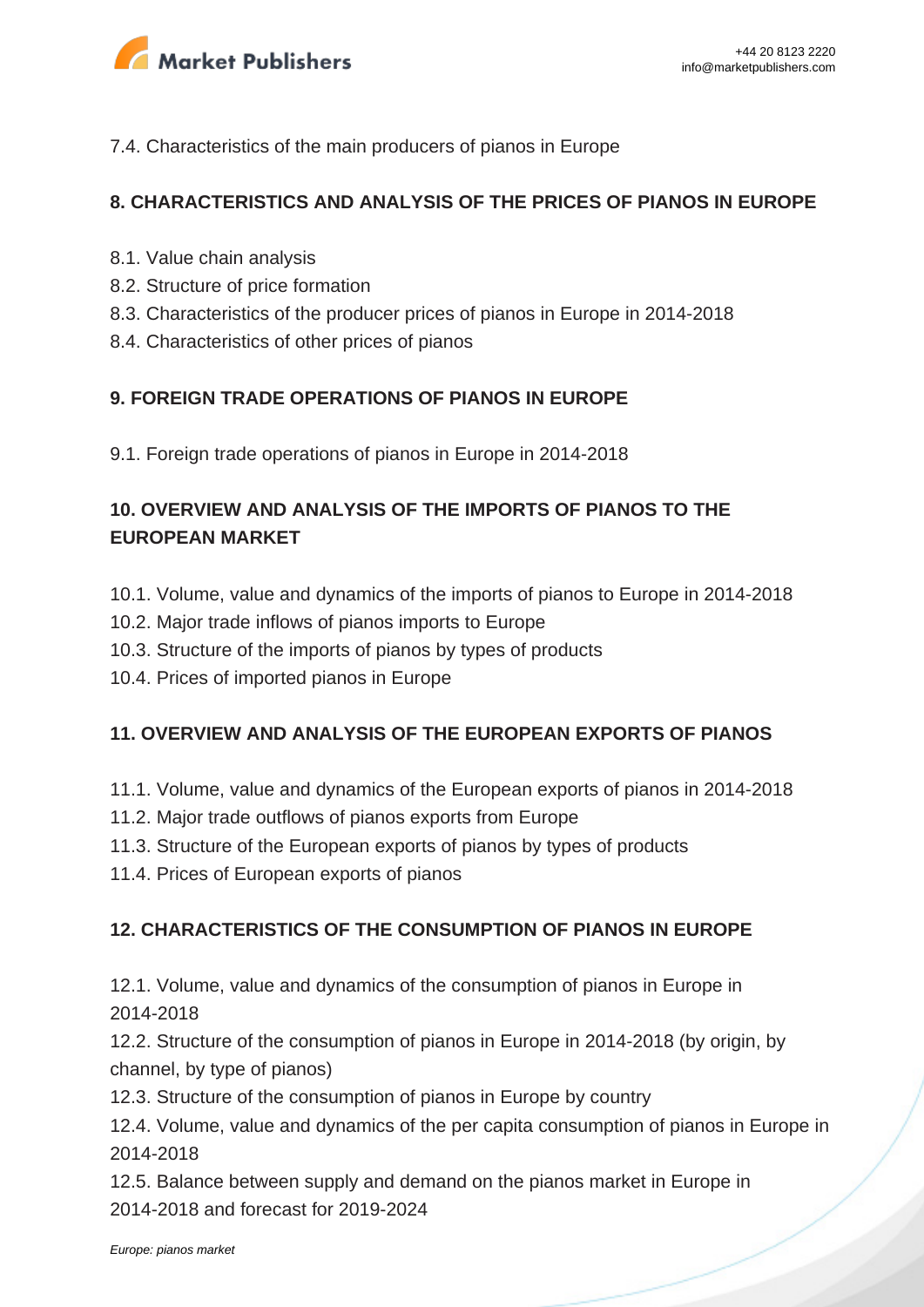

## **13. FORECAST FOR DEVELOPMENT OF THE PIANOS MARKET IN EUROPE FOR 2019-2024**

13.1. Factors, influencing the development of the pianos market in Europe in the medium term

13.2. Forecast for market development in the medium term under three possible scenarios

### **LIST OF FIGURES**

Volume and dynamics of the pianos market in Europe in 2014-2018 Value and dynamics of the pianos market in Europe in 2014-2018 Structure of the pianos market in Europe in 2014-2018, in volume terms Structure of the pianos market in Europe in 2014-2018, in value terms Structure of the pianos market in Europe by types of pianos, in volume terms Structure of the pianos market in Europe by types of pianos, in value terms Structure of the pianos market in Europe by origin in volume terms in 2014-2018 Structure of the pianos market in Europe by origin in value terms in 2014-2018 Structure of the pianos market in Europe by country in 2014-2018, in volume terms Structure of the pianos market in Europe by country in 2014-2018, in value terms Volume and dynamics of the domestic production of pianos in Europe in 2014-2018 Value and dynamics of the domestic production of pianos in Europe in 2014-2018 Structure of the domestic production of pianos by types of pianos, in volume terms Structure of the domestic production of pianos by types of pianos, in value terms Structure of the domestic production of pianos in Europe by producing countries in 2014-2018, in volume terms

Structure of the domestic production of pianos in Europe by producing countries in 2014-2018, in value terms

Value chain analysis of the pianos market in Europe

Structure of the pianos price formation in Europe, in %

Deviation of the average producer prices of pianos in Europe in 2014-2018 Trade balance of pianos foreign trade in Europe in 2014-2018, in volume terms Trade balance of pianos foreign trade in Europe in 2014-2018, in value terms Volume and dynamics of the imports of pianos to Europe in 2014-2018 Value and dynamics of the imports of pianos to Europe in 2014-2018 Main countries, importing pianos to Europe in 2014-2018, in volume terms Main countries, importing pianos to Europe in 2014-2018, in value terms Volume and dynamics of the imports of pianos by types of pianos in 2014-2018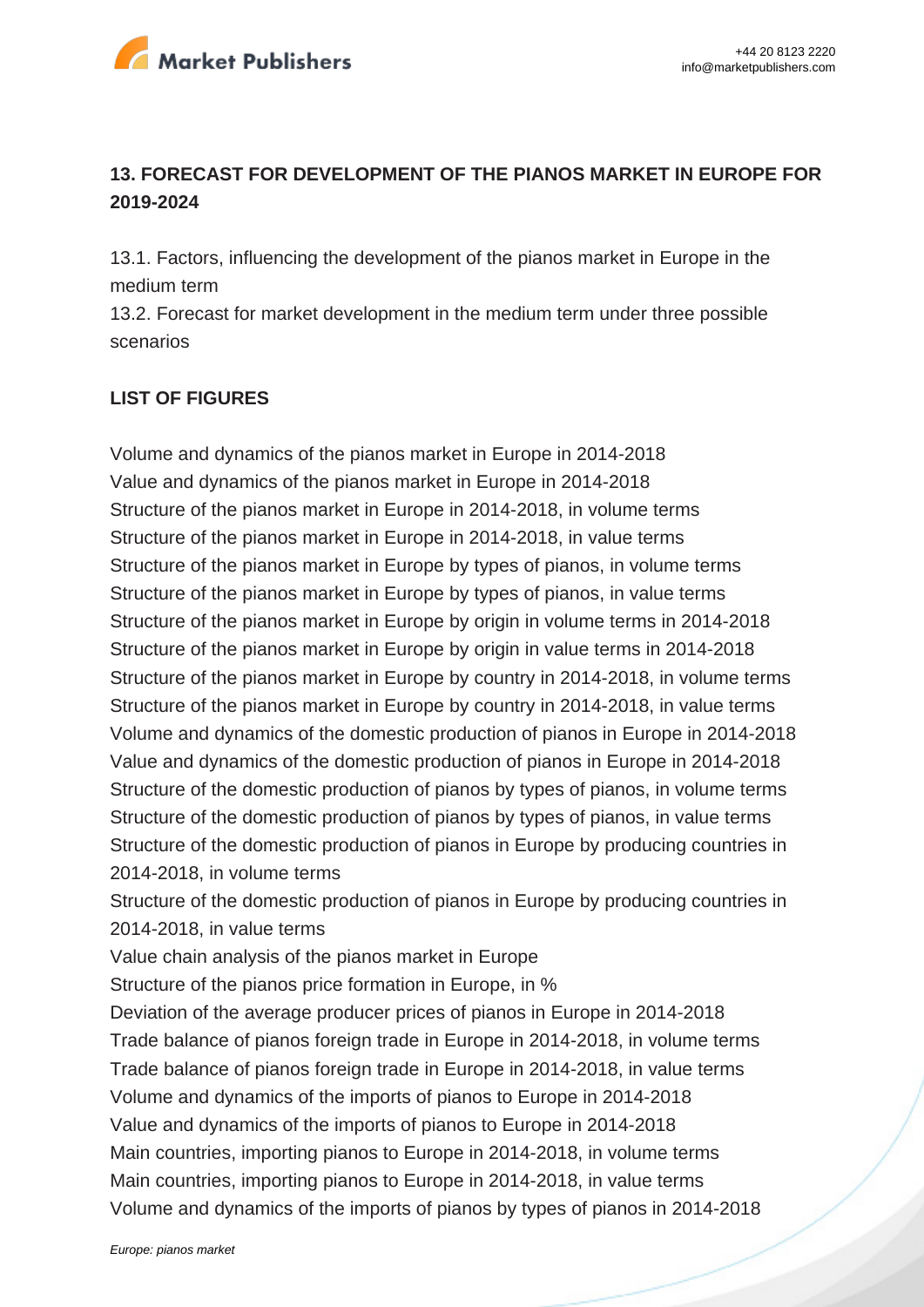

Value and dynamics of the imports of pianos by types of pianos in 2014-2018 Average prices of imported pianos to Europe in 2014-2018 Volume and dynamics of the European exports of pianos in 2014-2018 Value and dynamics of the European exports of pianos in 2014-2018 Recipient countries of the European exports of pianos in 2014-2018, in volume terms Recipient countries of the European exports of pianos in 2014-2018, in value terms Structure of the European exports of pianos by types of pianos in 2014-2018, in volume terms

Structure of the European exports of pianos by types of pianos in 2014-2018, in value terms

Average prices of the European exports of pianos in 2014-2018 Volume and dynamics of the consumption of pianos in Europe in 2014-2018 Value and dynamics of the consumption of pianos in Europe in 2014-2018 Structure of the consumption of pianos in Europe in 2014-2018, in volume terms Structure of the consumption of pianos in Europe in 2014-2018, in value terms Structure of the consumption of pianos in Europe by types of pianos, in volume terms Structure of the consumption of pianos in Europe by types of pianos, in value terms Structure of the consumption of pianos in Europe by consuming countries in 2014-2018 Volume and dynamics of the per capita consumption of pianos in Europe in 2014-2018 Value and dynamics of the per capita consumption of pianos in Europe in 2014-2018 Balance between supply and demand on the pianos market in Europe in 2014-2018 and forecast for 2019-2024, in volume terms

Balance between supply and demand on the pianos market in Europe in 2014-2018 and forecast for 2019-2024, in value terms

Forecast for the total supply of pianos in Europe for 2019-2024 (under the framework of the base scenario), in volume and value terms

Forecast for the total supply of pianos in Europe for 2019-2024 (under the framework of the pessimistic scenario), in volume and value terms

Forecast for the total supply of pianos in Europe for 2019-2024 (under the framework of the optimistic scenario), in volume and value terms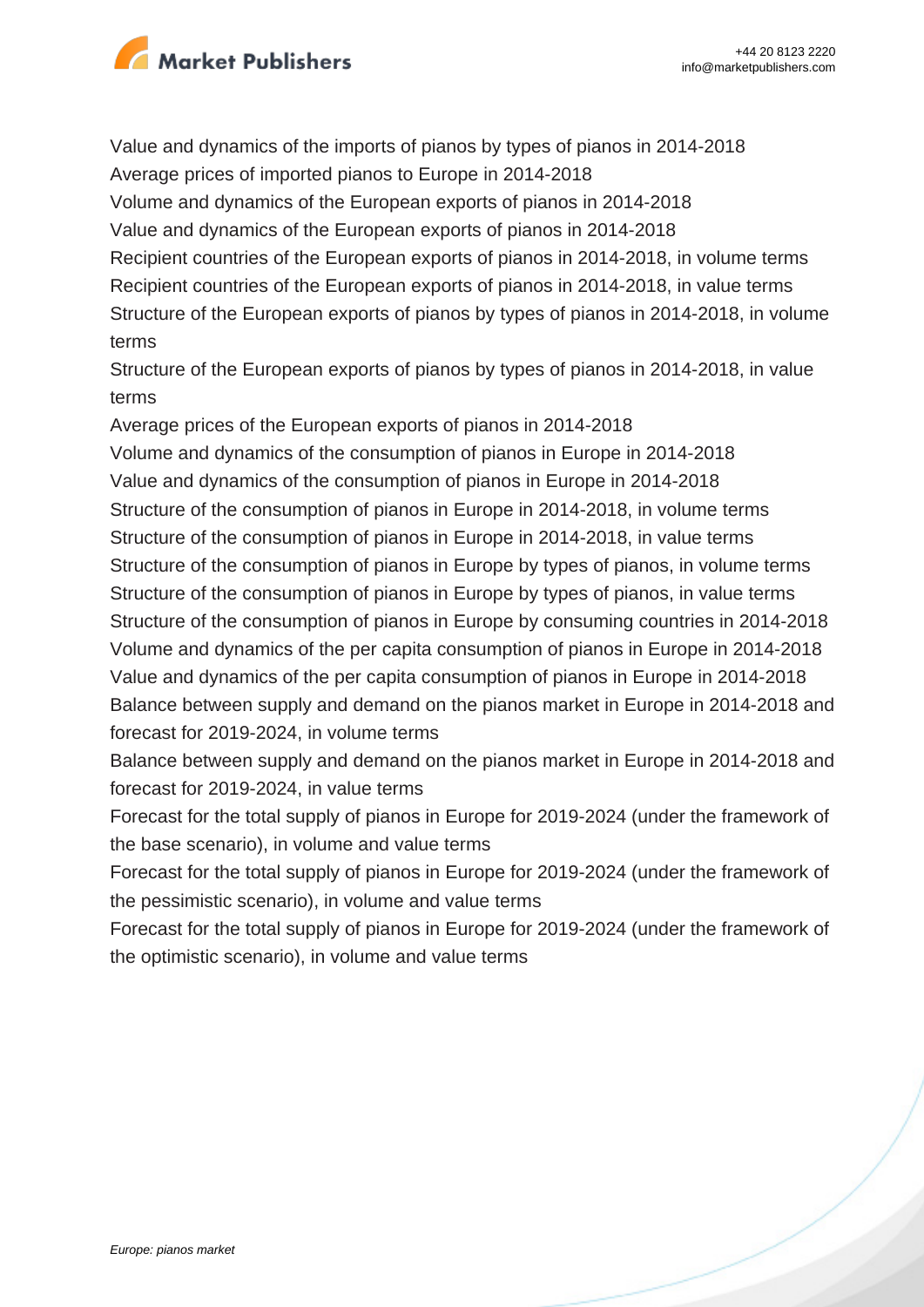

# **About**

#### **ABOUT WMSTRATEGY**

This report is 75% ready and is in completion stage. The final version of the research report will be presented up to 5 working days after your order. If you purchase the Corporate License, you will get an Excel sheet with all the quantitative information in up to 2 working days after your purchase. Feel free to contact us for more information or to request a demo version!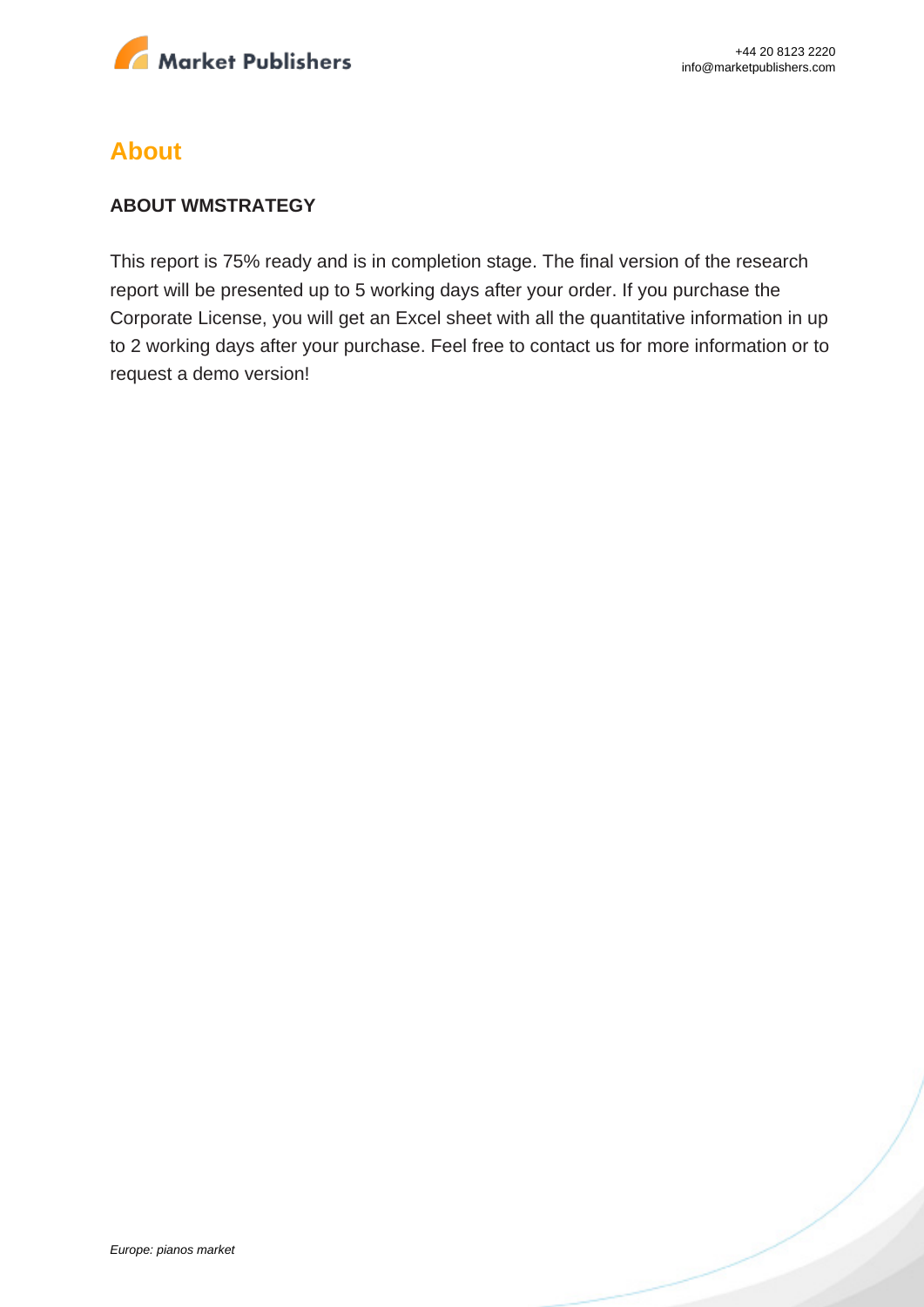

# **List Of Tables**

### **LIST OF TABLES**

Key indicators on the pianos market in Europe in 2014-2018 Key indicators of the economy of Europe in 2014-2018 Forecast for the economy of Europe for 2018-2020 Volume and dynamics of the pianos market in Europe in 2014-2018 Value and dynamics of the pianos market in Europe in 2014-2018 Structure of the pianos market in Europe in 2014-2018, in volume terms Structure of the pianos market in Europe in 2014-2018, in value terms Structure of the pianos market in Europe by types of pianos, in volume terms Structure of the pianos market in Europe by types of pianos, in value terms Structure of the pianos market in Europe by origin in 2014-2018, in volume terms Structure of the pianos market in Europe by origin in 2014-2018, in value terms Structure of the pianos market in Europe by country in 2014-2018, in volume terms Structure of the pianos market in Europe by country in 2014-2018, in value terms Country opportunity analysis

Volume and dynamics of the domestic production of pianos in Europe in 2014-2018 Value and dynamics of the domestic production of pianos in Europe in 2014-2018 Structure of the domestic production of pianos by types of pianos, in volume terms Structure of the domestic production of pianos by types of pianos, in value terms Structure of the domestic production of pianos in Europe by producing countries in 2014-2018, in volume terms

Structure of the domestic production of pianos in Europe by producing countries in 2014-2018, in value terms

Value chain analysis of the pianos market in Europe

Cost breakdown of the price formation of pianos in Europe, in %

Volume and dynamics of the average producer prices of pianos in Europe in 2014-2018 Volume and dynamics of other prices of pianos in Europe (wholesale, distributor, retail, etc.) in 2014-2018

Trade balance of pianos foreign trade in Europe in 2014-2018, in volume terms Trade balance of pianos foreign trade in Europe in 2014-2018, in value terms Volume and dynamics of the imports of pianos to Europe in 2014-2018 Value and dynamics of the imports of pianos to Europe in 2014-2018 Main countries, importing pianos to Europe in 2014-2018, in volume terms Main countries, importing pianos to Europe in 2014-2018, in value terms Structure of the imports of pianos by types of pianos in 2014-2018, in volume terms Structure of the imports of pianos by types of pianos in 2014-2018, in value terms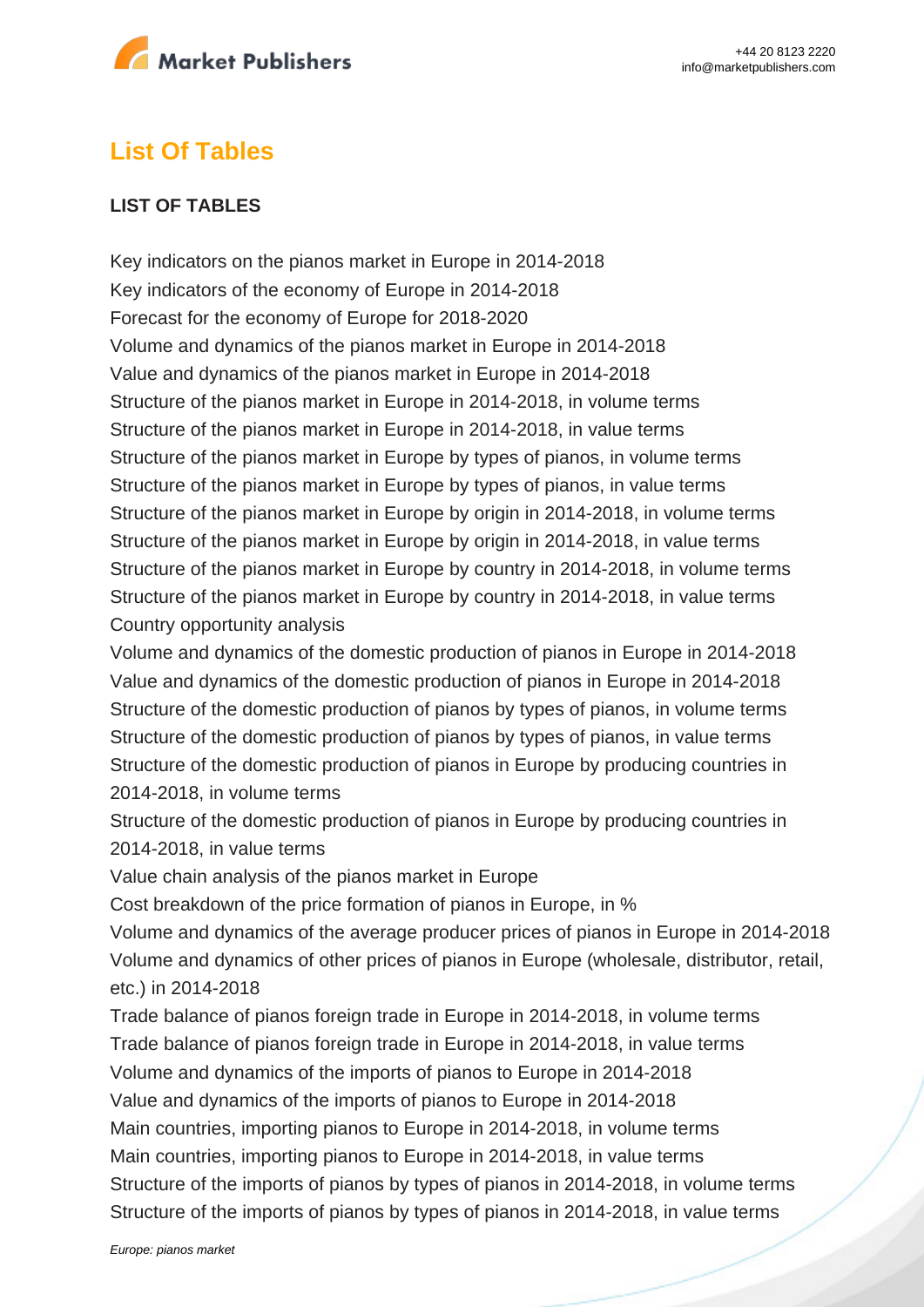

Average prices of imported pianos to Europe in 2014-2018 Volume and dynamics of the European exports of pianos in 2014-2018 Value and dynamics of the European exports of pianos in 2014-2018 Recipient countries of the European exports of pianos in 2014-2018, in volume terms Recipient countries of the European exports of pianos in 2014-2018, in value terms Structure of the European exports of pianos by types of pianos in 2014-2018, in volume terms

Structure of the European exports of pianos by types of pianos in 2014-2018, in value terms

Average prices of the European exports of pianos in 2014-2018 Volume and dynamics of the consumption of pianos in Europe in 2014-2018 Value and dynamics of the consumption of pianos in Europe in 2014-2018 Structure of the consumption of pianos in Europe in 2014-2018, in volume terms Structure of the consumption of pianos in Europe in 2014-2018, in value terms Structure of the consumption of pianos in Europe by types of pianos, in volume terms Structure of the consumption of pianos in Europe by types of pianos, in value terms Structure of the consumption of pianos in Europe by consuming countries in 2014-2018 Volume and dynamics of the per capita consumption of pianos in Europe in 2014-2018 Value and dynamics of the per capita consumption of pianos in Europe in 2014-2018 Balance between supply and demand on the pianos market in Europe in 2014-2018 and

forecast for 2019-2024, in volume terms

Balance between supply and demand on the pianos market in Europe in 2014-2018 and forecast for 2019-2024, in value terms

Forecast for the total supply of pianos in Europe for 2019-2024 (under the framework of the base scenario), in volume and value terms

Forecast for the total supply of pianos in Europe for 2019-2024 (under the framework of the pessimistic scenario), in volume and value terms

Forecast for the total supply of pianos in Europe for 2019-2024 (under the framework of the optimistic scenario), in volume and value terms